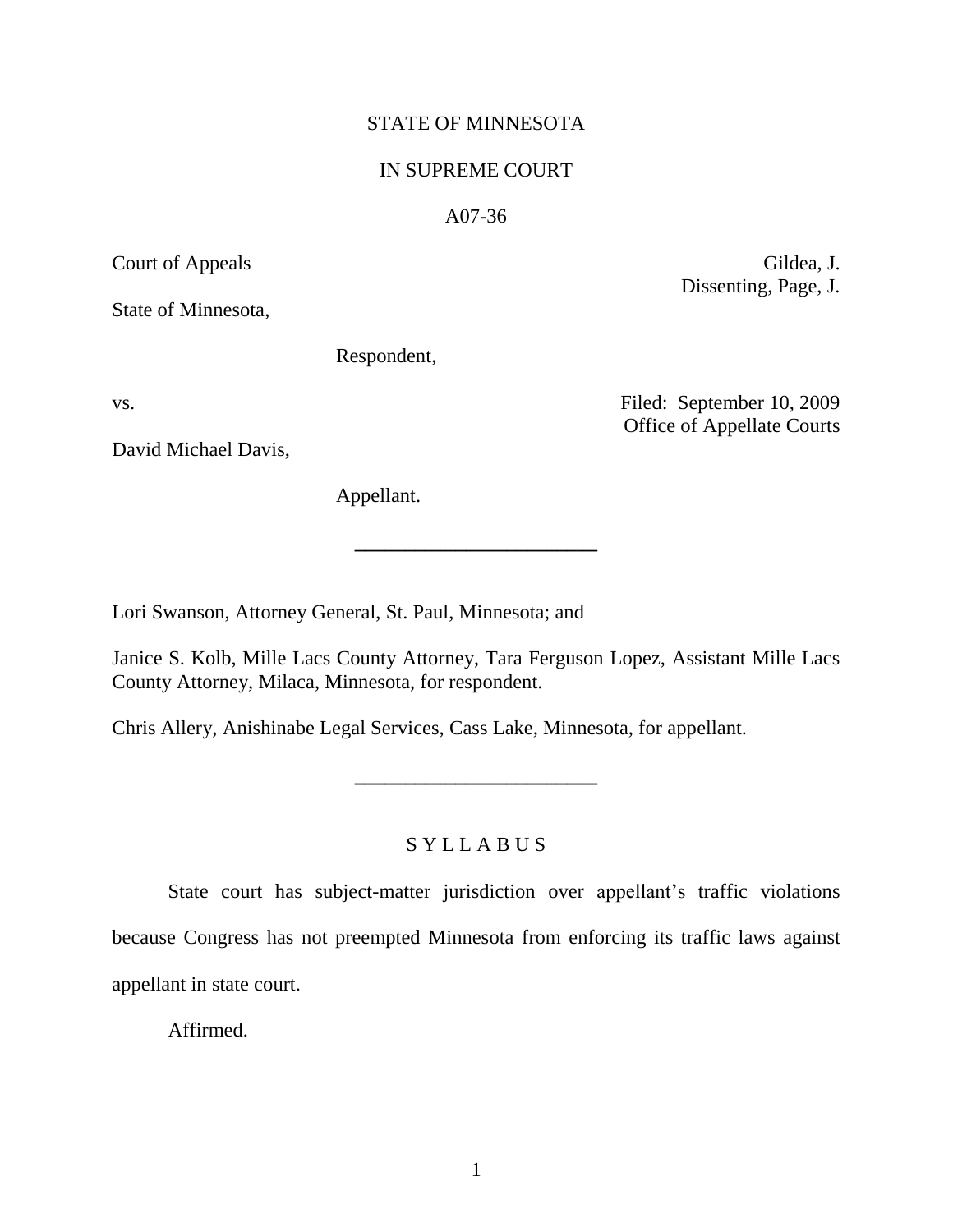#### O P I N I O N

### GILDEA, Justice.

The State charged appellant, David Michael Davis, with speeding and failing to provide proof that he had insurance on his vehicle. Davis moved to dismiss the charges, arguing that the district court lacked subject-matter jurisdiction. The court held that it had subject-matter jurisdiction, and the Minnesota Court of Appeals affirmed. Because we conclude that Congress has not preempted Minnesota from enforcing its traffic laws in state court under the circumstances presented here, we affirm.

On December 3, 2005, Davis was driving on State Highway 169 in Mille Lacs County, Minnesota. Joshua Kimball, an officer with the Mille Lacs Tribal Police, was on patrol in the area and observed Davis traveling at a high rate of speed. Kimball used the radar equipment in his squad car to confirm that Davis was exceeding the speed limit by approximately 15 miles per hour. Kimball activated his emergency light, but Davis continued driving. Eventually, Davis stopped his vehicle on Ataage Drive in North Kathio, Minnesota. Davis argues, and we assume for purposes of this appeal, that the area where he stopped his vehicle is land held in trust by the United States for the Mille Lacs Band of Chippewa Indians.

During the stop, Davis told Kimball that his vehicle was uninsured. Kimball also discovered that there was an outstanding warrant for Davis' arrest for a previous failure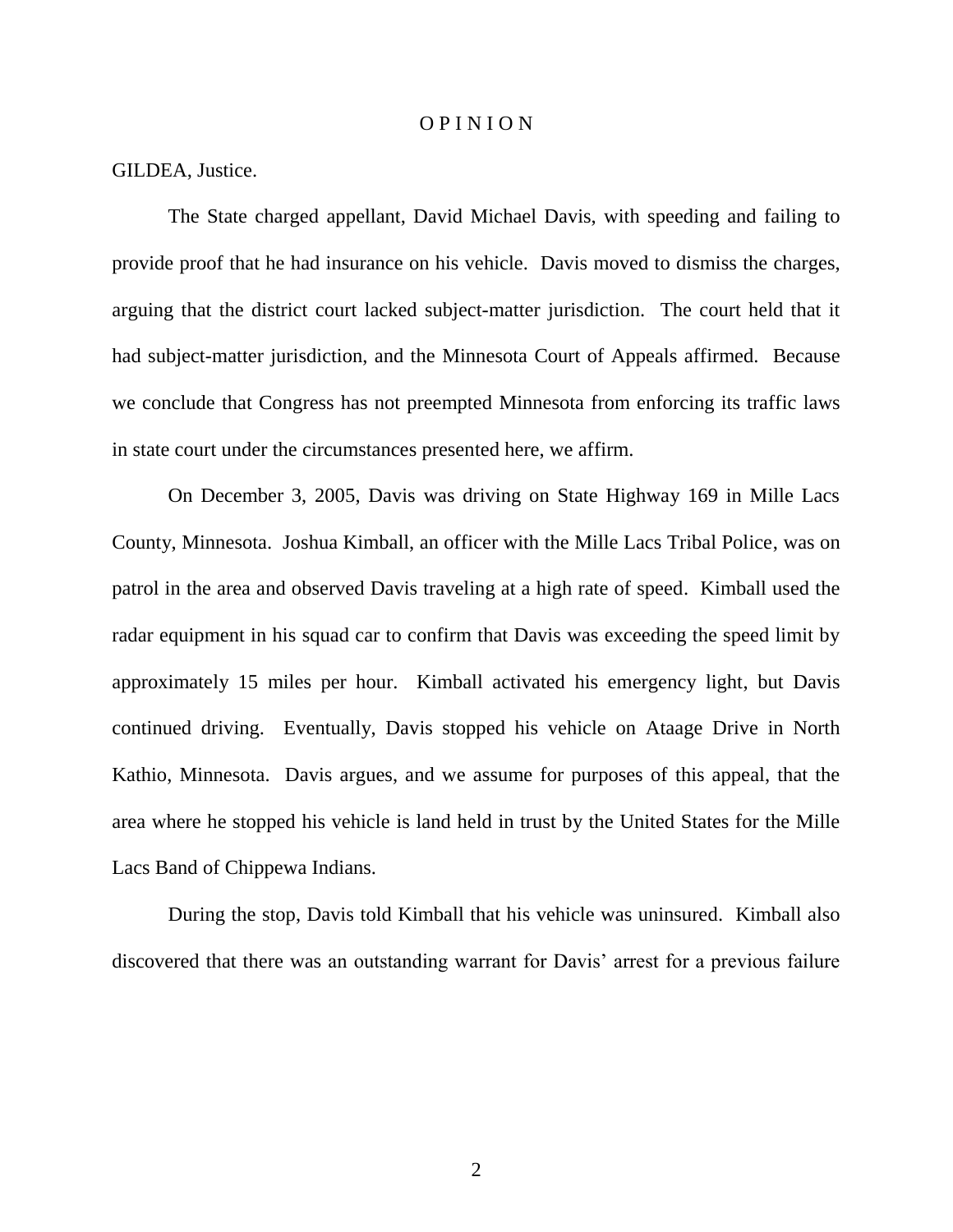to provide proof of insurance. Kimball arrested Davis on the warrant and issued Davis a ticket for speeding and driving without proof of insurance.<sup>1</sup>

The Minnesota Chippewa Tribe (MCT) is a federally recognized Indian tribe with six member bands, including the Leech Lake Band and the Mille Lacs Band. Davis is an American Indian registered with the Leech Lake Band. He is not a member of the Mille Lacs Band and does not reside on the Mille Lacs Reservation. At the district court, Davis argued that the court lacked subject-matter jurisdiction because he was an Indian who committed an offense in Indian Country—the Mille Lacs Reservation—and that therefore only the tribal court had jurisdiction.

The district court denied Davis' motion, holding that under *State v. R.M.H.*, 617 N.W.2d 55 (Minn. 2000), the State has jurisdiction over traffic offenses committed on Indian reservations by nonmembers of the reservation. The court of appeals affirmed on the same grounds. *State v. Davis*, No. A07-36, 2008 WL 2726950 (Minn. App. July 15, 2008). We granted Davis" petition for review.

I.

On appeal, Davis argues that the district court did not have jurisdiction, and that the United States Supreme Court implicitly overruled *R.M.H.* in *United States v. Lara*,

 $\overline{a}$ 

<sup>1</sup> State law provides authority for the Mille Lacs Tribal Police to act as peace officers with the "same powers as peace officers employed by local units of government." Minn. Stat. § 626.90, subd. 3 (2008). "The Mille Lacs County attorney is responsible to prosecute or initiate petitions for any person arrested by" tribal officers acting under this authority. Minn. Stat. § 626.90, subd. 5 (2008).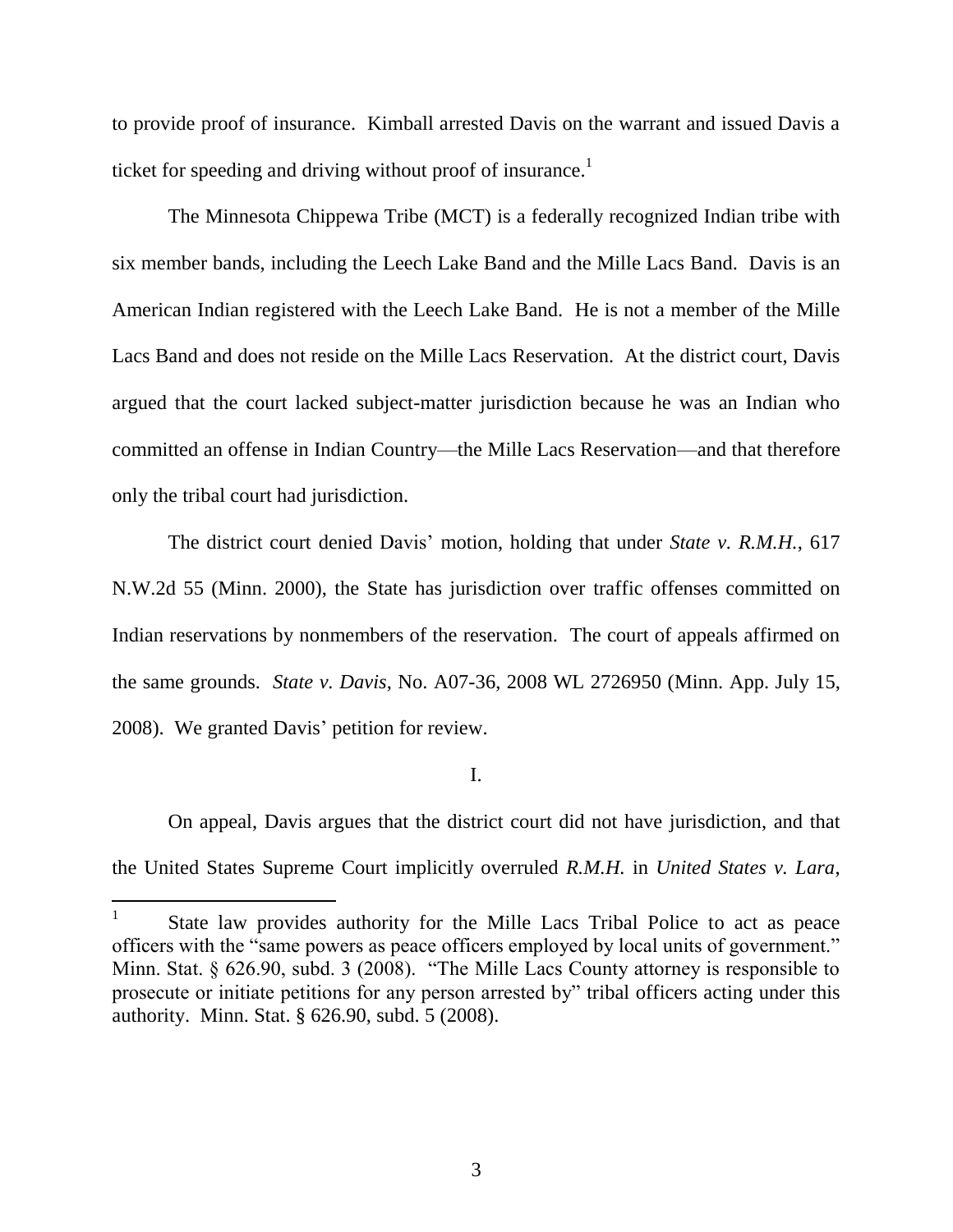541 U.S. 193 (2004). The State contends that *Lara* did not overrule *R.M.H.*, and that *R.M.H.* dictates the conclusion reached by the lower courts that the district court had jurisdiction.<sup>2</sup> We review issues of subject-matter jurisdiction de novo. *State v. R.M.H.*, 617 N.W.2d 55, 58 (Minn. 2000).

Before addressing the parties' arguments regarding *R.M.H.*, we first discuss federal legislation and case law. These two sources govern the extent of permitted state regulation over matters involving Indians, including the question of when the states are permitted to enforce state law against Indians in state court. *State v. Manypenny*, 682 N.W.2d 143, 148 (Minn. 2004); *see also Washington v. Confederated Tribes of the Colville Indian Reservation*, 447 U.S. 134, 154 (1980).

The relevant federal act, Public Law 280, is codified as amended at 18 U.S.C. § 1162 (2006) and 28 U.S.C. § 1360 (2006). In Public Law 280, Congress expressly granted Minnesota, along with five other states, jurisdiction over certain civil and

 $\overline{2}$ As an alternative to its reliance on *R.M.H.*, the State argues that the stretch of Highway 169 on which Davis was travelling when the offense was committed was state land and that the offense occurred on state land and not in Indian Country. The State argues that because the offense was committed outside of Indian Country, the state court has jurisdiction. *See Mescalero Apache Tribe v. Jones*, 411 U.S. 145, 148-49 (1973) (noting that if an offense is committed outside of Indian Country, the state has the authority to enforce its laws against Indians in a nondiscriminatory fashion). Indian Country is defined as: (1) all land within the limits of any Indian reservation, including rights-of-way; (2) all dependent Indian communities within the United States; and (3) all Indian allotments to which titles have not been extinguished, including right-of-ways running through the allotments. 18 U.S.C. § 1151 (2006). We need not decide whether Davis committed his offense in Indian County because, as set forth below, even if Davis was in Indian County, the district court has jurisdiction. Because we do not decide this issue, Davis' motion to strike portions of the State's appendix and the State's motion to strike portions of Davis' appendix are denied as moot.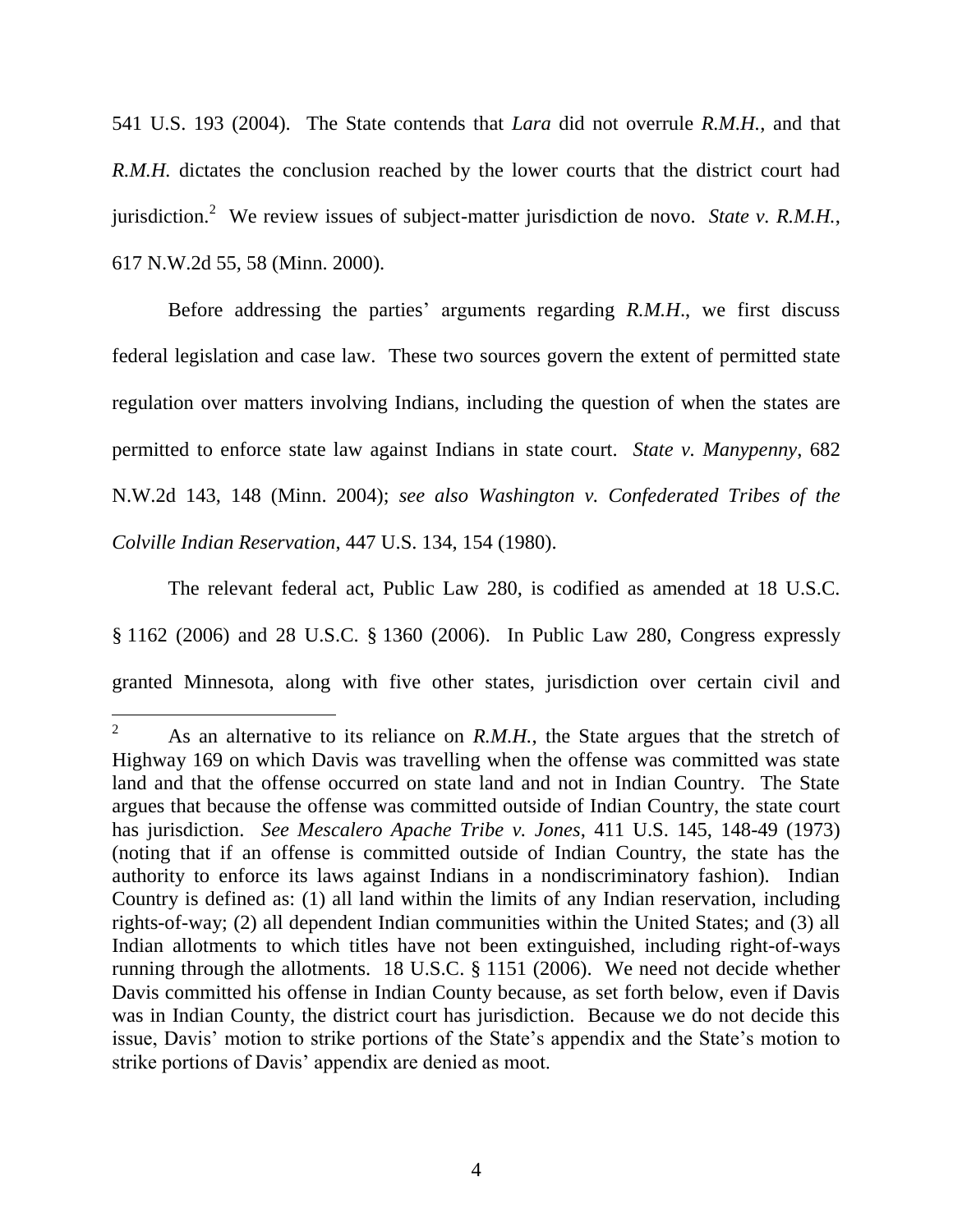criminal matters committed on Indian reservations. 3 Public Law 280 grants the state criminal jurisdiction over "offenses committed by or against Indians . . . to the same extent that [the state] has jurisdiction over offenses committed elsewhere within the state . . . ." 18 U.S.C. § 1162. The law grants similar jurisdiction over civil actions. 28 U.S.C. § 1360.

The United States Supreme Court has held, however, that the civil provision of Public Law 280 applies only to private civil actions and that this provision does not grant general civil/regulatory authority to the states. *Bryan v. Itasca County*, 426 U.S. 373, 384-85 (1976). Accordingly, in order to determine whether Public Law 280 provides a grant of jurisdiction to the states, we examine the law the state seeks to enforce. If the law is private civil or criminal, Public Law 280 vests the state with jurisdiction. If, however, the law is classified as civil/regulatory, Public Law 280 does not provide a basis for state jurisdiction. *Bryan*, 426 U.S. at 384-86.

In the absence of an express delegation of jurisdiction from Congress, courts engage in a preemption analysis. This analysis balances the federal interests of promoting tribal sovereignty and Indian self-governance and autonomy and any state interests in order to determine whether the state law at issue may operate. *Three Affiliated Tribes of the Fort Berthold Reservation v. Wold Engineering*, 476 U.S. 877, 884 (1986) ("[W]e have formulated a comprehensive pre-emption inquiry in the Indian law context which examines not only the congressional plan, but also "the nature of the

<sup>3</sup> Public Law 280 grants Minnesota civil and criminal jurisdiction in all Indian Country within the state, except for the Red Lake Reservation.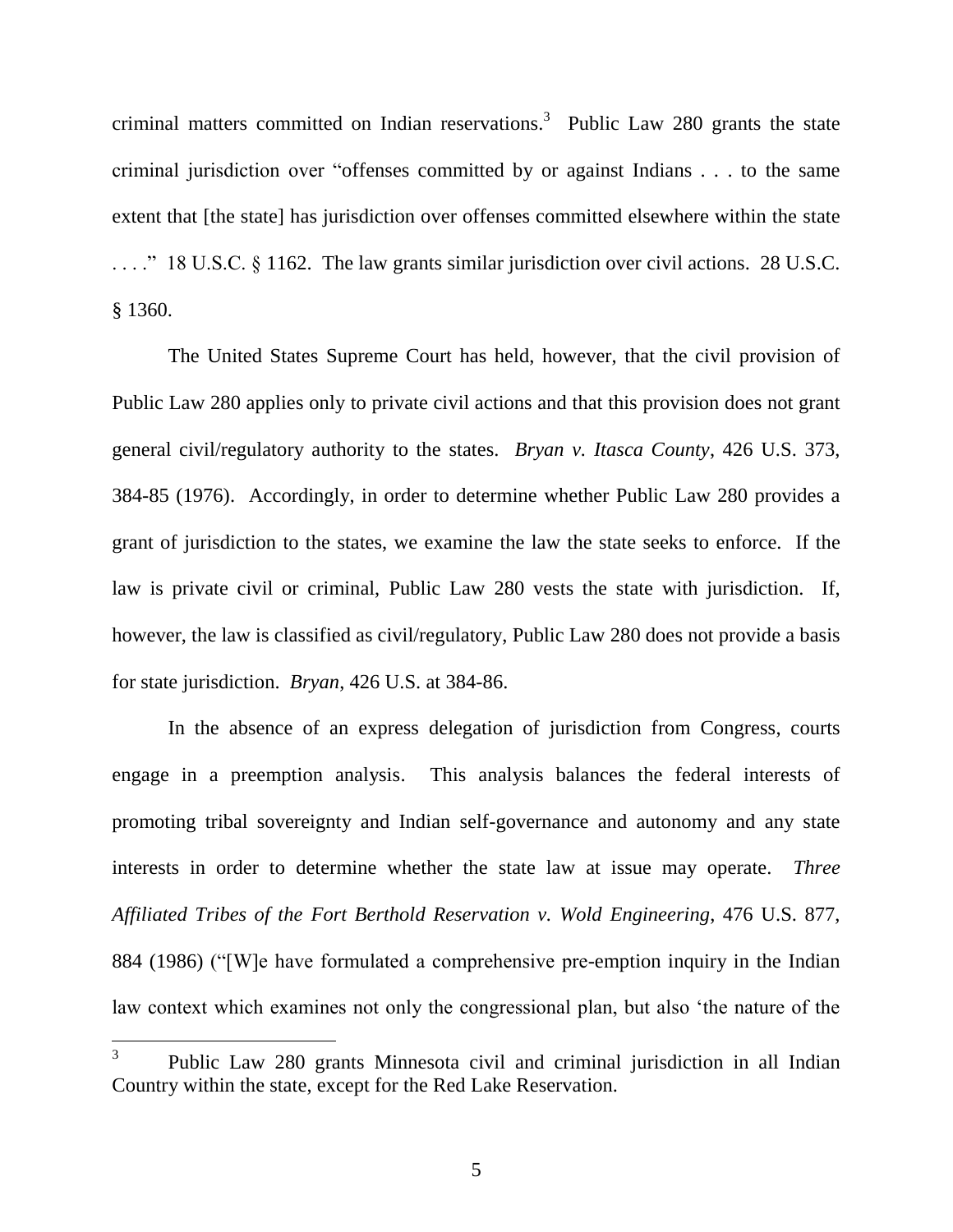state, federal, and tribal interests at stake, an inquiry designed to determine whether, in the specific context, the exercise of state authority would violate federal law." " (quoting *White Mountain Apache Tribe v. Bracker*, 448 U.S. 136, 145 (1980))); *see also California v. Cabazon Band of Mission Indians*, 480 U.S. 202, 216 (1987) ("Decision in this case turns on whether state authority is pre-empted by the operation of federal law; and "state jurisdiction is pre-empted . . . if it interferes or is incompatible with federal and tribal interests reflected in federal law, unless the state interests at stake are sufficient to justify the assertion of state authority." " (quoting *New Mexico v. Mescalero Apache Tribe*, 462 U.S. 324, 333-34 (1983))).

Based on this background of federal Indian law, we considered in *State v. Stone*, 572 N.W.2d 725, 731 (Minn. 1997), whether speeding and failure to provide proof of insurance were criminal or civil/regulatory offenses. We concluded that because driving is generally permitted subject to regulation, speeding and insurance laws are civil/regulatory laws. *Id.* We determined that the State did not have jurisdiction over traffic offenses committed by a member of the White Earth Band of the MCT on the White Earth Reservation. *Id.* at 731-32. Noting "the limited conditions under which the Supreme Court has allowed on-reservation jurisdiction over member Indians," we held that the State interests at stake in the enforcement of traffic offenses did "not establish[] extraordinary circumstances with which to overcome "the right of reservation Indians to make their own laws and be ruled by them." " *Id.* at 732 (quoting *White Mountain Apache Tribe v. Bracker*, 448 U.S. 136, 142 (1980)). Accordingly, we held that Minnesota could not enforce these traffic laws against Stone in state court. *Id.* at 731-32.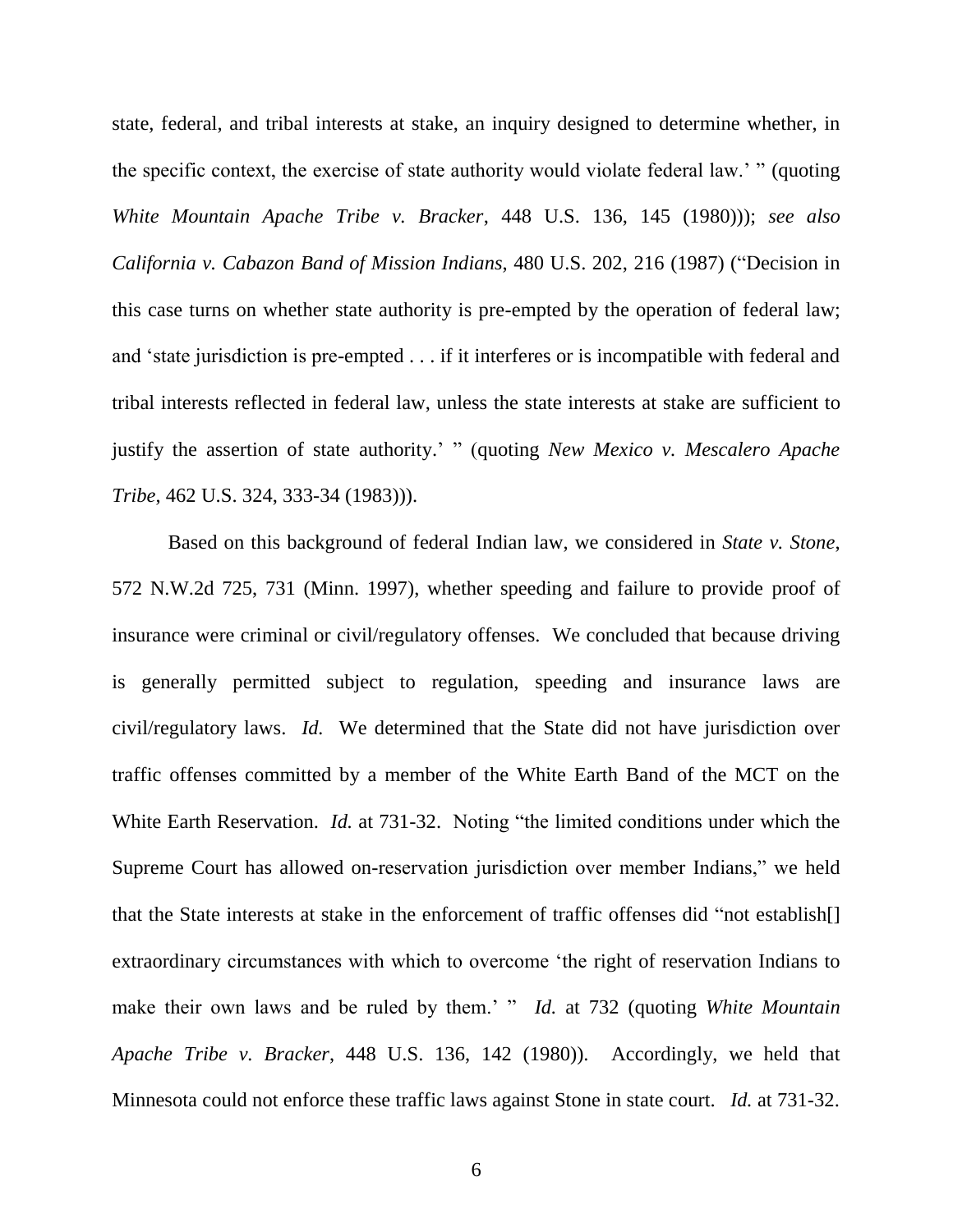In *R.M.H.*, we reaffirmed that speeding offenses are civil/regulatory. 617 N.W.2d 55, 60 (Minn. 2000). But we came to the opposite conclusion on the question of state jurisdiction. The offense in that case was committed on the White Earth Reservation, but R.M.H. was not a member of the White Earth Band. *Id.* at 57, 61. Rather, R.M.H. was an enrolled member of the Forest County Potawatomi Community in Wisconsin. *Id.* at 57. We recognized that "Indian sovereignty is at its strongest in the context of selfgovernance, that is, authority over members of the governing tribe. In contrast, the strength of Indian sovereignty is less with respect to authority over nonmembers of the governing tribe, including nonmember Indians." *Id.* at 61. We held that with respect to the interests of the tribe, nonmember Indians "are, for practical purposes, the same as non-Indians." *Id*. at 63. We analyzed the federal interests in tribal self-governance, economic development and self-sufficiency, and whether there was pervasive federal regulation, and weighed those factors against the "strong" state interest in "regulating the safe flow of traffic." *Id.* at 64-65. Ultimately, we concluded that Minnesota's strong interest in regulating the flow of traffic on state-operated and maintained highways outweighed the minimal federal interests at stake, and we upheld enforcement of the state law in state court. *Id*.

### A.

With these background principles in mind, we turn to Davis' argument that our decision in *R.M.H.* has been superseded by *United States v. Lara*, 541 U.S. 193 (2004). Davis" claim is based on the fact that in *R.M.H.* we relied on *Duro v. Reina*, 495 U.S. 676, 695 (1990). We cited *Duro* for the premise that "tribal interest in self-governance is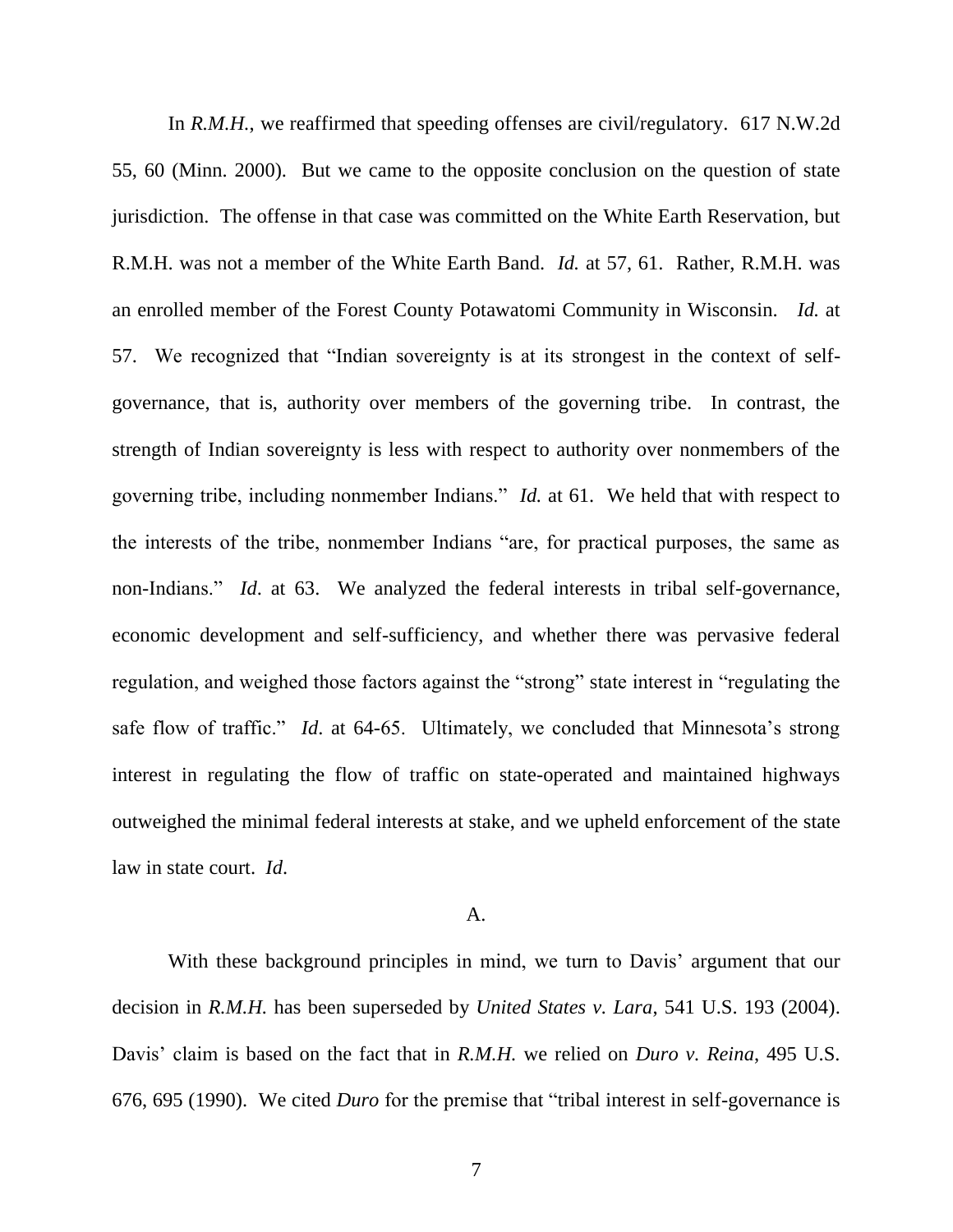limited to relations between a tribe and its own members, not all Indians generally." *R.M.H.*, 617 N.W.2d at 64.

In *Duro*, the Supreme Court held that Indian tribes did not have criminal jurisdiction over nonmember Indians. 495 U.S. at 688. In the wake of *Duro*, and prior to our decision in *R.M.H.*, Congress expressly overruled *Duro* by statute, recognizing "the inherent power of Indian tribes . . . to exercise criminal jurisdiction over all Indians." Department of Defense Appropriations Act, Pub. L. No. 101-511, 104 Stat. 1856, 1892 (1991) (codified as amended at 25 U.S.C. § 1301 (2000)). The amendment that overruled *Duro* is known as the "*Duro* fix."

Several years after the amendment was enacted, the Supreme Court discussed the "*Duro* fix" in *Lara.* The defendant in *Lara* was an Indian charged with assaulting a police officer on a reservation where he lived but was not a member. 541 U.S. at 196. Lara was prosecuted by the reservation Tribe for the offense in tribal court, but later, after he served his sentence, the United States government charged him in federal court. Lara argued that double jeopardy barred the federal government from prosecuting him. *Id.* at 197. The Court held that, in the "*Duro* fix," Congress had recognized the "inherent" authority of the tribes to prosecute all Indians. *Id.* at 206-07. Furthermore, Congress had the power to remove the restriction Congress had previously placed on the tribes" "inherent" power to prosecute nonmember Indians. *Id.* Because tribal authority was inherent, the Court held that the Tribe and the federal government were separate sovereigns and therefore, double jeopardy did not bar Lara"s prosecution in both tribal and federal courts. *Id.* at 210.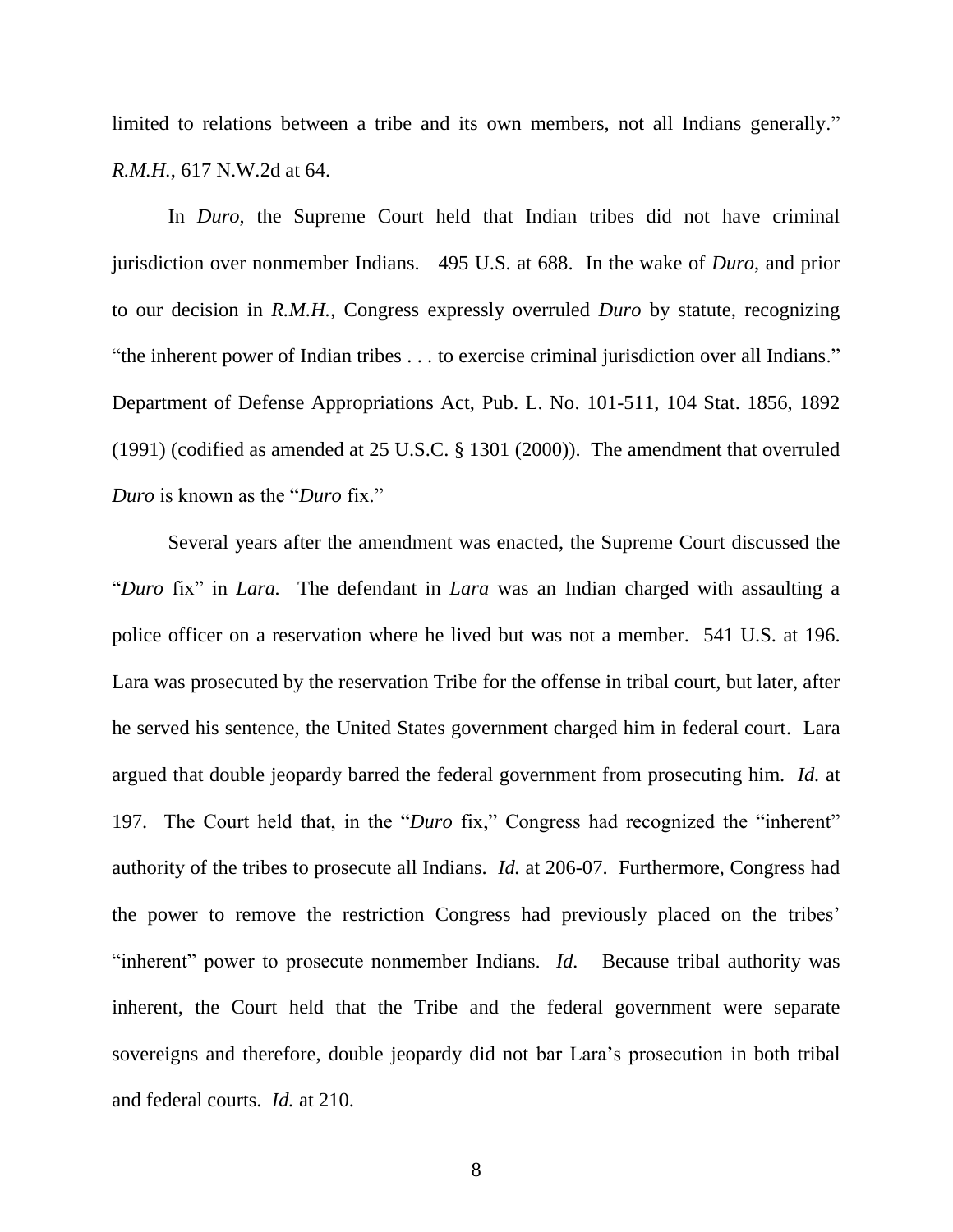Davis argues that the Supreme Court"s consideration of the "*Duro* fix" in *Lara*  effectively overrules *R.M.H.* He also argues that our decision in *R.M.H.* is inconsistent with the view of inherent tribal authority adopted by the Supreme Court in *Lara*. *See also Williams v. Lee*, 358 U.S. 217, 220 (1959) (recognizing that tribes have the intrinsic authority to "make their own laws and be ruled by them"). We disagree.

*Lara* is a federal criminal case that analyzes the application of the Double Jeopardy Clause to Indian and federal prosecutions. The Court stated that its holding that tribes have inherent authority to prosecute Indians was "a limited one" arising from already well-settled principles of Indian law. *Lara*, 541 U.S. at 204. The Court specifically noted that its decision did not involve "interference with the power or authority of any State." *Id.* at 205. We recognize that the interaction between Indian tribes and state government does not present a traditional federalism question because the federal government has ultimate authority over Indian jurisdiction. *See State v. Manypenny*, 682 N.W.2d 143, 148 (Minn. 2004). Nevertheless, the Court"s circumscription supports the conclusion that the inherent-tribal-authority language the Court used should not be interpreted to apply as broadly as Davis advocates.

Because the Court expressly limited its holding, *Lara's* broad inherent-tribalauthority language must be read within the confines of the Court's cases that deal specifically with the question of State jurisdiction, an issue not presented in *Lara*. In *California v. Cabazon Band of Mission Indians*, 480 U.S. 202 (1987), the Court recognized that it had not adopted an "inflexible *per se* rule precluding state jurisdiction over tribes and tribal members in the absence of express congressional consent." *Id*. at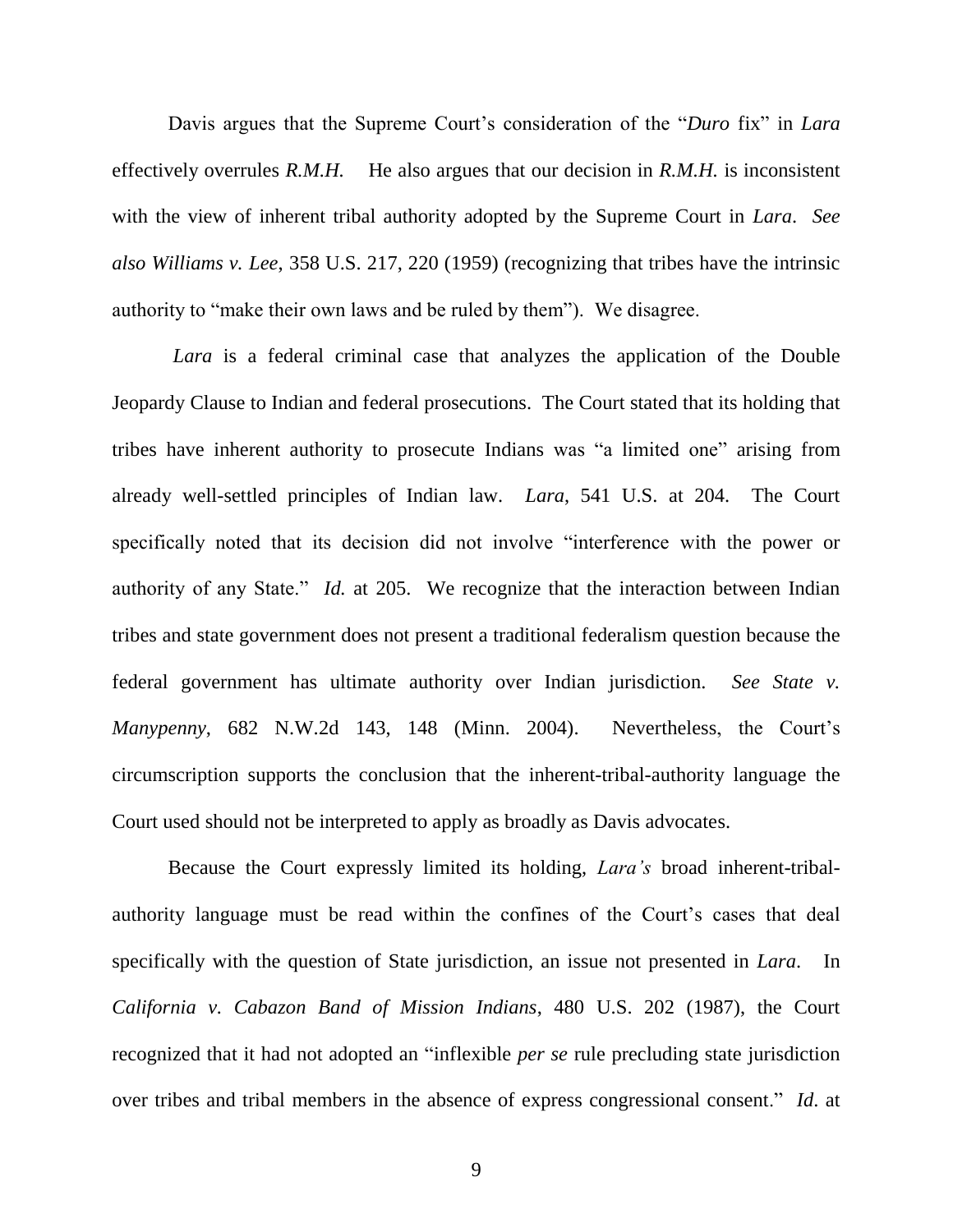214-15. And the Court has held that States can, on occasion, regulate matters occurring on Indian reservations even in the absence of express Congressional consent. *See, e.g.*, *Rice v. Rehner*, 463 U.S. 713, 715 (1983) (upholding state authority to require a state license for on-reservation store's sale of liquor); *Washington v. Confederated Tribes of the Colville Indian Reservation*, 447 U.S. 134, 156-57 (1980) (upholding state authority to collect sales and cigarette taxes from reservation sales to nonmember Indians); *Moe v. Confederated Salish and Kootenai Tribes*, 425 U.S. 463, 483 (1976) (upholding state authority to collect sales tax from smokeshops on reservation).

For all of these reasons, we hold that *Lara* does not disturb our decision in *R.M.H.*, and we decline to reconsider our holding in that case.

#### B.

The lower courts held that under *R.M.H.*, the district court has subject-matter jurisdiction. We turn next to consideration of Davis' challenge to these holdings.

In *R.M.H.*, we held that the federal and tribal interests were not strong enough to preempt enforcement of traffic laws in state court where the offender was a nonmember Indian. 617 N.W.2d at 65. Conversely, in *Stone*, citing the federal and tribal interests in allowing tribes to enforce civil/regulatory offenses committed by members of the tribe on the reservation, we held that the State could not enforce in state court its traffic laws against an Indian charged with conduct occurring on his reservation. *Stone*, 572 N.W.2d at 731-32. This case appears to fall in between the factual context of *R.M.H.* and that presented in *Stone*. Here, Davis is an enrolled member of the Leech Lake Band of the MCT, but the offense was not committed on the Leech Lake Reservation. The offense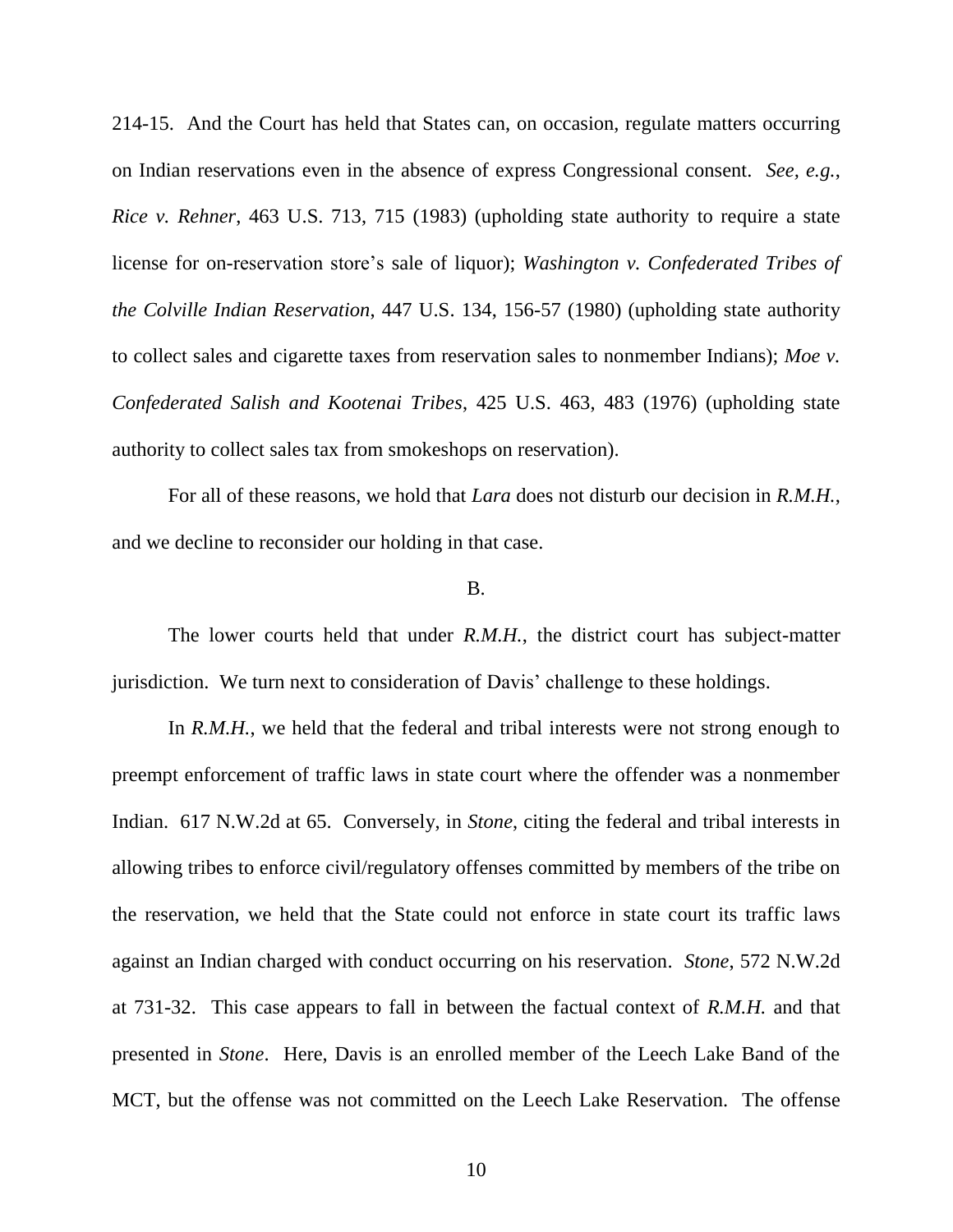was committed on the Mille Lacs Reservation, which, like Leech Lake, is an MCTmember reservation.

In challenging the lower courts' determination on the jurisdiction question, Davis seemingly contends that in order for the State to have subject-matter jurisdiction to prosecute him for the traffic offenses with which he was charged, there must be an express grant of authority from Congress, and, he argues, there is no express grant applicable to this case. Specifically, Davis argues that Public Law 280 does not apply because we held in *Stone* that the traffic offenses with which he was charged are civil/regulatory.<sup>4</sup> Therefore, according to Davis, there is no express grant and so the State cannot enforce its laws against him.

Supreme Court precedent does not support Davis" argument that an express grant of jurisdiction is required. *See Cabazon*, 480 U.S. at 214-16. In *Cabazon*, California sought to apply state law regulating bingo to games operated by recognized Indian Tribes on reservations located in California. *Id*. at 204-05. The Tribes sued to enjoin enforcement of the state regulation. *Id*. at 206. The Court first found that the state regulation at issue did not fall within the scope of Public Law 280. *Id.* at 211-12. The Tribes argued that because Congress had not expressly granted the State jurisdiction to regulate bingo, the State could not regulate on-reservation activity. *Id.* at 214 ("Because the state and county laws at issue here are imposed directly on the Tribes that operate the

<sup>4</sup> The traffic offenses at issue here—speeding and failing to provide proof of insurance—are civil/regulatory offenses. *State v. Stone*, 572 N.W.2d 725, 731 (Minn. 1997).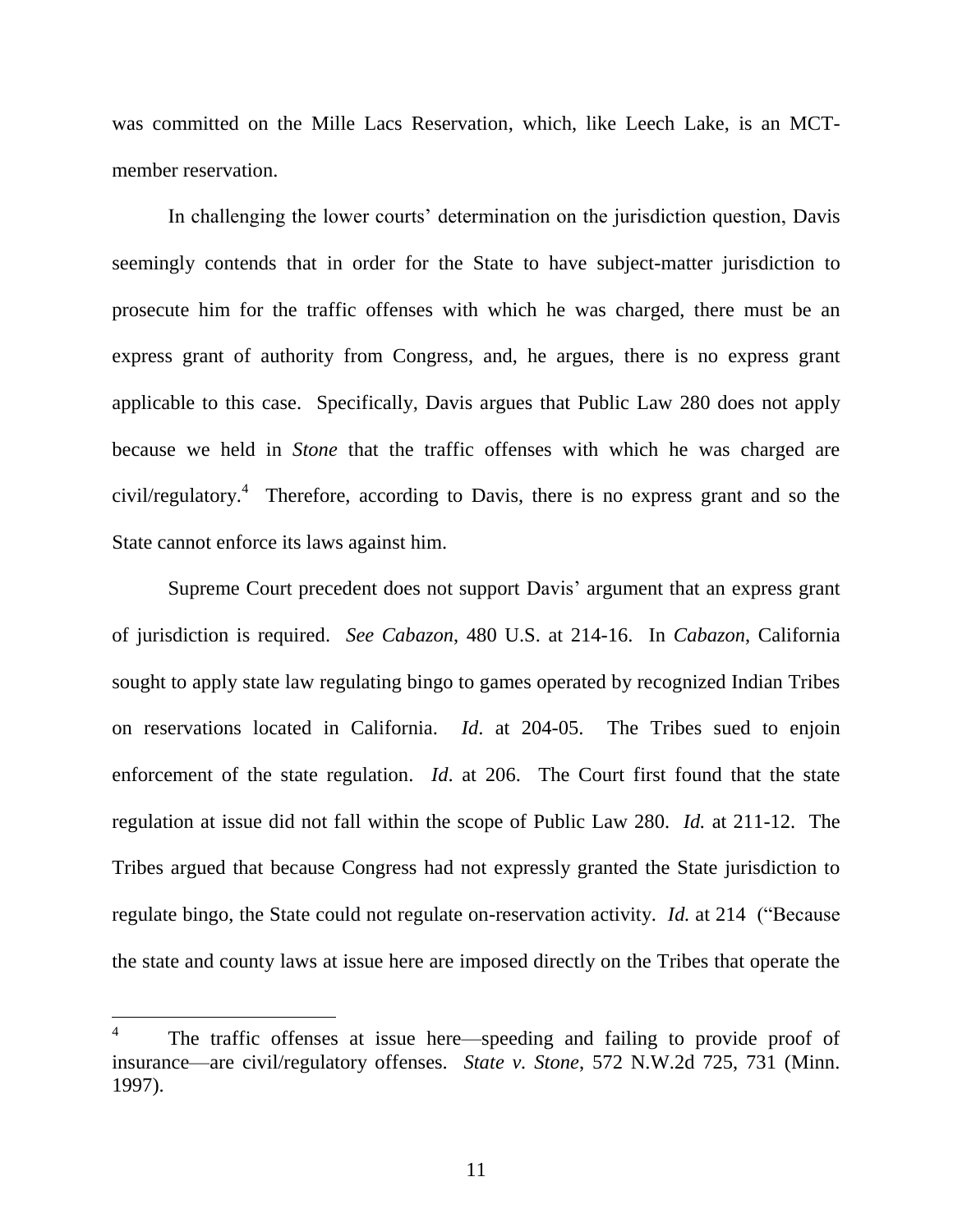games, and are not expressly permitted by Congress, the Tribes argue that the judgment below [that precluded operation of the state law] should be affirmed without more."). The Court rejected this "inflexible *per se* rule." *Id.* at 214-15.

Instead of a per se rule, the Court conducted a preemption analysis to determine whether the state law could operate. Under this analysis, "state jurisdiction is preempted . . . if it interferes or is incompatible with federal and tribal interests reflected in federal law, unless the state interests at stake are sufficient to justify the assertion of state authority." " *Id.* at 216 (quoting *New Mexico v. Mescalero Apache Tribe*, 462 U.S. 324, 333, 334 (1983)). This inquiry requires that we "weigh the competing interests at stake" within the "specific factual context" presented. *R.M.H.*, 617 N.W.2d at 64.

With respect to the State interest presented here, we determined in *R.M.H.* that the State has a strong interest in ensuring traffic safety on state highways. 617 N.W.2d at 65. Davis does not contest, and we reaffirm, that the State retains that strong interest. Prosecuting Davis in state court for conduct that occurred on a state highway allegedly in violation of state traffic laws furthers this strong interest.

We next consider whether enforcing Minnesota traffic laws against Davis in state court "interferes or is incompatible with federal and tribal interests." *Cabazon*, 480 U.S. at 216. Unlike *Cabazon*, the record in this case does not reflect that enforcement of state law would interfere with "the sole source of revenues for the operation of tribal governments." *Id.* at 218. Moreover, there is no indication that enforcement of Minnesota traffic laws is inconsistent with federal pronouncements on the topic. *Compare R.M.H.*, 617 N.W.2d at 65 ("The federal government has not imposed a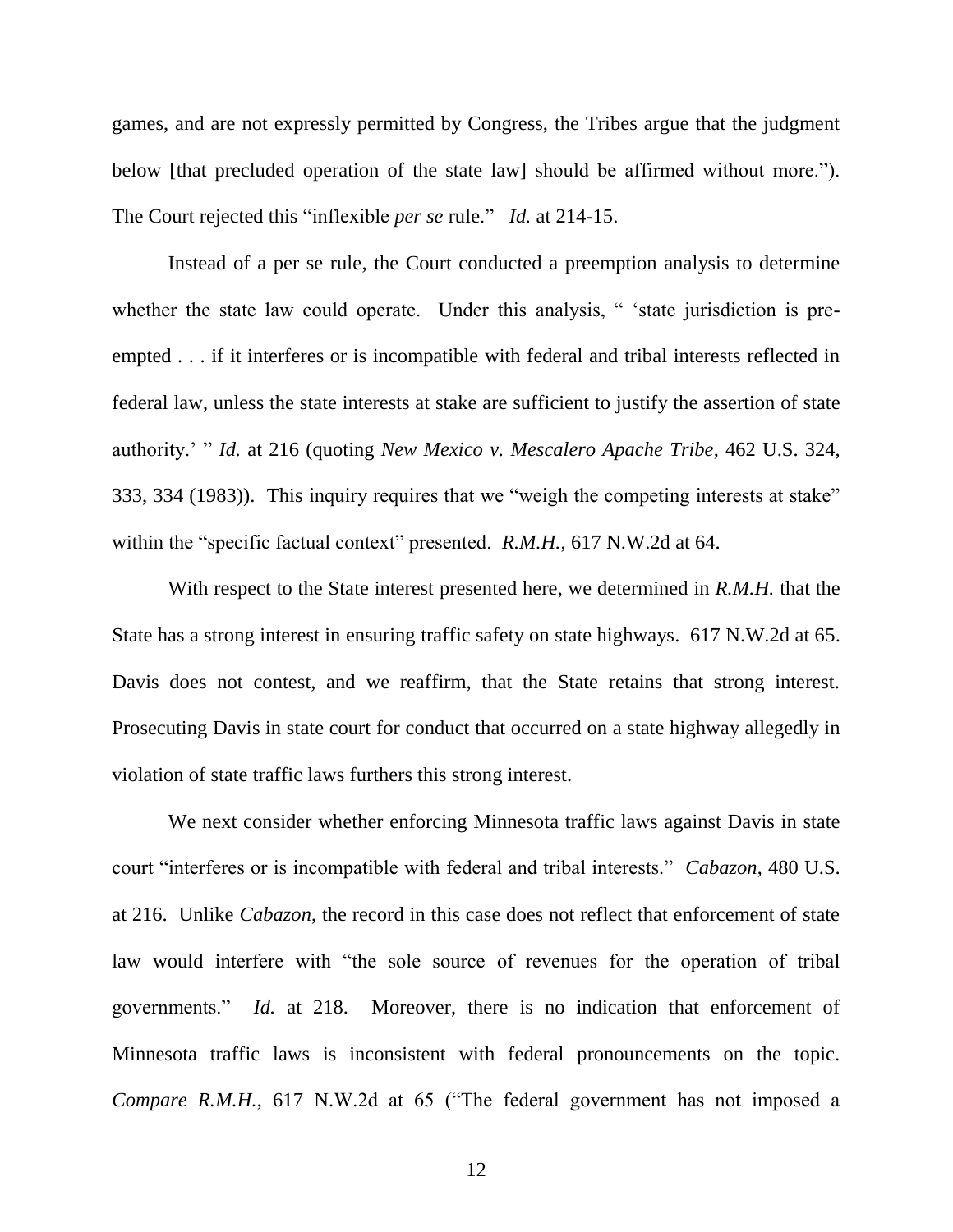detailed scheme of traffic regulations on tribal reservations and has demonstrated little interest in enforcement of traffic laws on state-operated and maintained highways.") *with Cabazon*, 480 U.S. at 218, 220 (discussing federal law that "promot [es] tribal bingo enterprises," and noting that "the current federal policy is to promote precisely what California seeks to prevent").

But there is a well-recognized federal interest in preserving Indian self-governance and autonomy. *Cabazon*, 480 U.S. at 216 (discussing the "congressional goal of Indian self-government, including its "overriding goal" of encouraging tribal self-sufficiency and economic development" (quoting *New Mexico v. Mescalero Apache Tribe*, 462 U.S. 324, 334-35 (1983))). That interest is strongest when the tribe regulates its own members. *See R.M.H.*, 617 N.W.2d at 64 (noting that "federal interest is significantly diminished where, as here, the state exercises jurisdiction over a person who is not a member of the tribe"). Davis, in essence, contends that the interest of self-governance is directly implicated here because of the governance structure of the MCT.

The dissent argues that *Stone* supports Davis' position on the question of tribal self-governance. In *Stone*, we seemed to conclude that the enforcement of state traffic laws infringed on the White Earth Band"s right of self-governance. 572 N.W.2d at 732 (relying on " "the right of reservation Indians to make their own laws and be ruled by them' " (quoting *White Mountain Apache Tribe v. Bracker*, 448 U.S. 136, 142 (1980))).<sup>5</sup>

<sup>5</sup> The dissent argues that our decision in *Stone* requires the court to conclude that the State does not have the authority to prosecute Davis in state court for speeding because he is a member of the MCT and the alleged offense occurred within MCT territory. The (Footnote continued on next page.)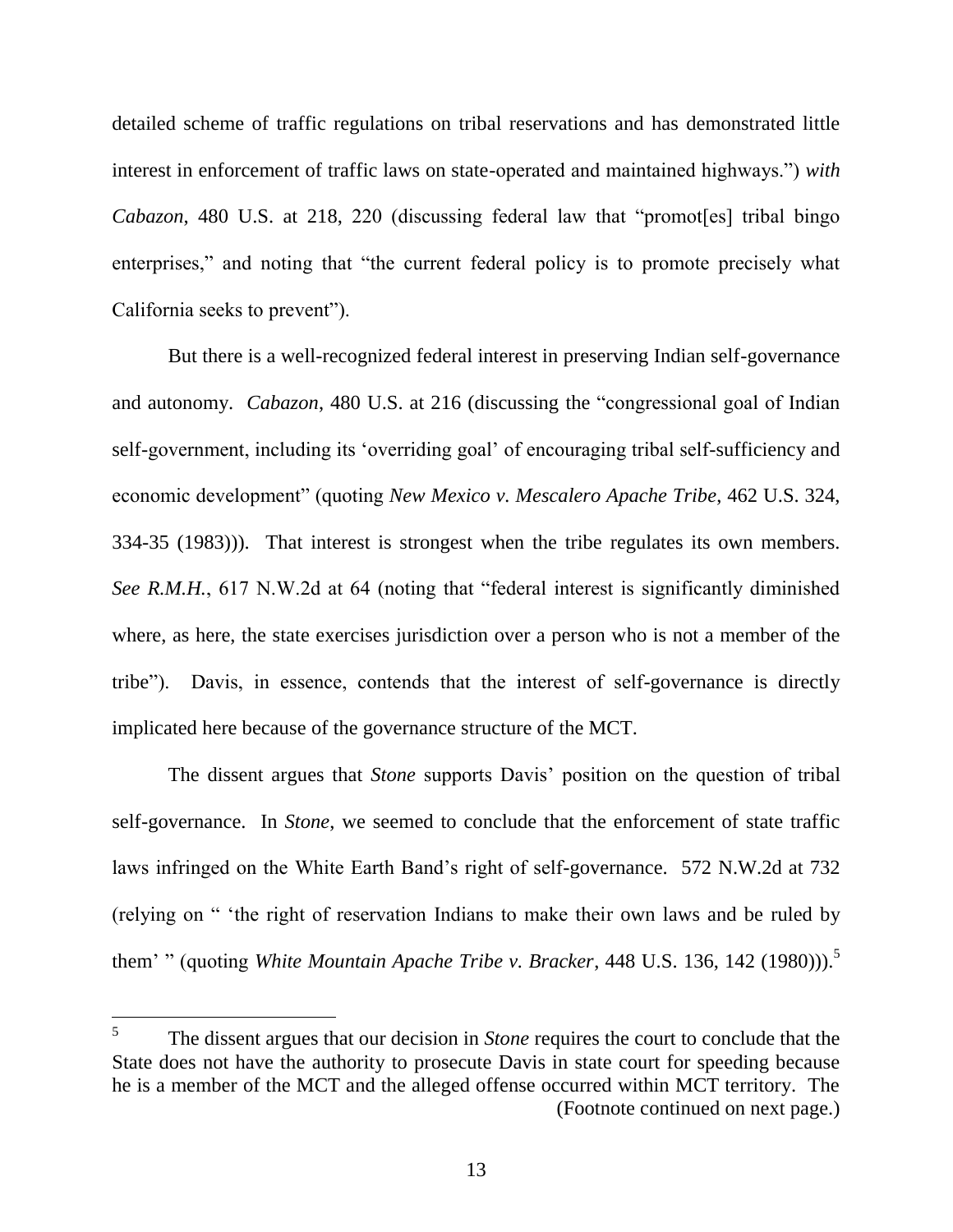But the interest in encouraging tribal self-governance that was at issue in *Stone* was the interest of the White Earth Band in regulating the conduct of a White Earth member Indian. The analogous self-governance interest in this case rests not with MCT, as Davis and the dissent argue, but with the Mille Lacs Band where the alleged offense took place.

The Mille Lacs Band statutes make it clear that the political rights of the Band derive from "the inherent and aboriginal rights of the people of *the Band* to selfgovernment." 2 MLBS § 1 (emphasis added). These statutes further clarify that, to the extent the MCT Constitution is the "supreme law of the Band," it is because those inherent rights have "been delegated to establish a constitutional form of government." *Id.* Importantly, the Band did not delegate to the MCT, but reserved to itself, the "power to maintain a Band government." And the Band government has the authority to "enact laws to preserve the sovereignty of the Band and to promote and maintain individual rights and promote the general welfare of the people of the Band." *Id.*

<sup>(</sup>Footnote continued from previous page.)

dissent contends that, in *Stone*, the court held that a preemption analysis was unnecessary because exceptional circumstances did not exist. But to read *Stone* as eliminating the preemption analysis, as the dissent does, would render this aspect of our analysis in *Stone* arguably inconsistent with the preemption inquiry dictated by the Supreme Court. *See*  572 N.W.2d at 732. The Supreme Court's formulation of the preemption inquiry in *Three Affiliated Tribes* does not seem to depend on a finding of exceptional circumstances. *See* 476 U.S. at 884. And in *Cabazon*, the Supreme Court expressly stated that it had adopted a per se rule precluding state action without a balancing of interests only in the special area of state taxation. 480 U.S. at 215 n.17. Even in the area of the per se rule however, the Court clarified that the taxation exemption existed because "the federal tradition of Indian immunity from state taxation is very strong and that the state interest in taxation is correspondingly weak. Accordingly, it is unnecessary to rebalance these interests in every case." *Id.*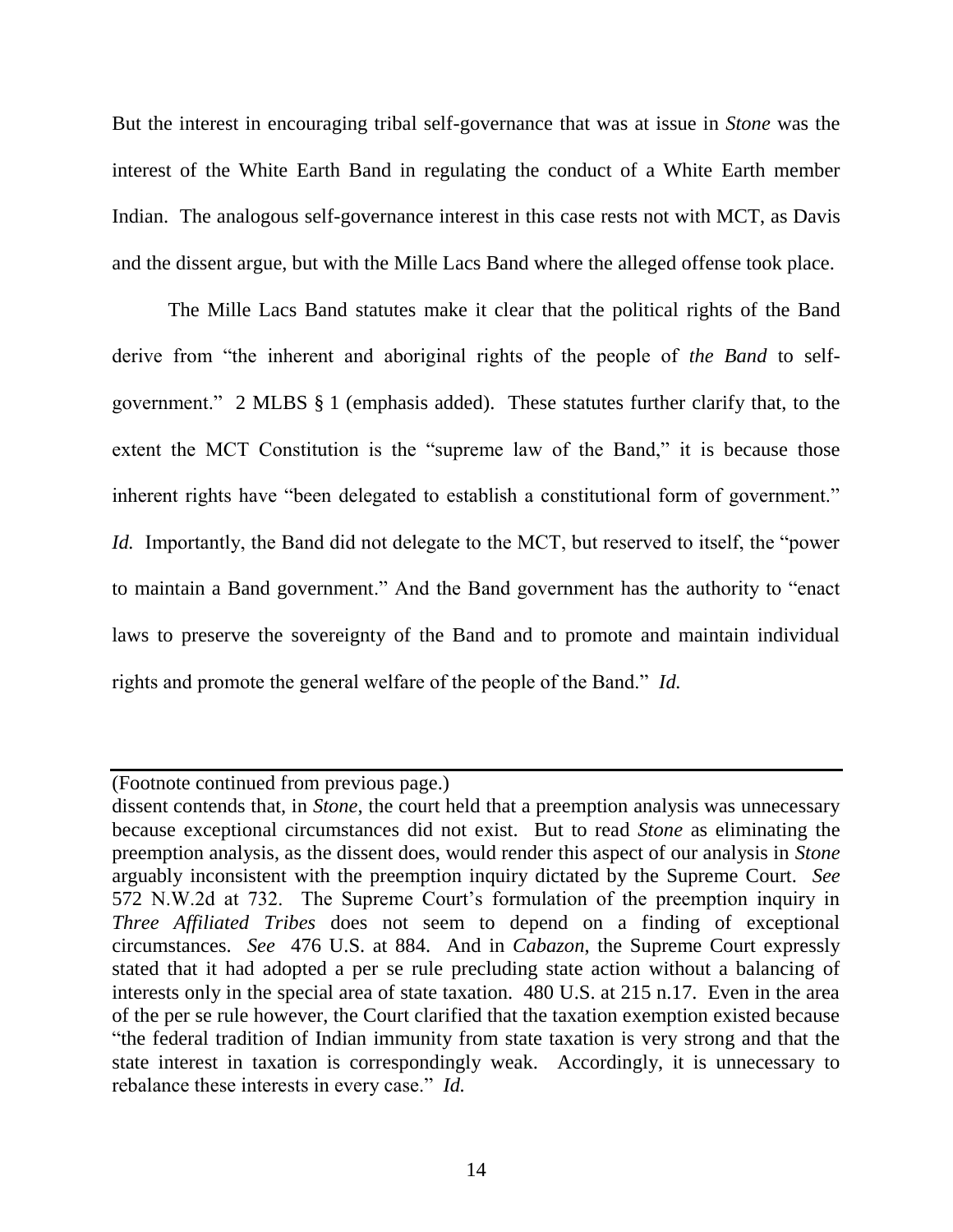The Mille Lacs Band, pursuant to its own statutes, possesses a government that includes all three branches of government, whereas the MCT does not have a judicial or legislative branch. Indeed, the Band, unlike the MCT, has its own tribal court, as do all of the other six component bands of the MCT. Furthermore, Davis" conduct that allegedly violated state law also violates laws passed by the Mille Lacs Band but not the MCT. 19 MLBS § 402 (driving without insurance); 19 MLBS § 403 (speeding). Thus, if Davis were a member of the Mille Lacs Band, the interest in tribal self-governance would be directly served through the Band"s enforcement of its laws against one of its members in its tribal court for conduct that occurred on the reservation. But Davis is not a member of the Mille Lacs Band and so operation of state law to Davis" on-reservation conduct does not infringe on the Band"s self-governance interest to the same extent as in *Stone*.

We agree with Davis' implicit suggestion that the interests weigh differently in this case than in *R.M.H.* In *R.M.H.*, while the offense was committed on an MCT reservation (White Earth), the defendant did not claim to be a member of the MCT. 617 N.W.2d at 57. By contrast, in this case we are presented with a member of an MCT band who allegedly committed an offense on an MCT reservation. Where it has been delegated from the Mille Lacs Band, the MCT constitution is considered the "supreme law of the Band," and there are many MCT institutions that benefit all MCT members. But the MCT constitution does not possess any apparatus for law enforcement or judicial decision-making. If Davis were to be prosecuted in tribal court, the offense at issue would be governed by a Mille Lacs Band law, and would be tried in a Mille Lacs Band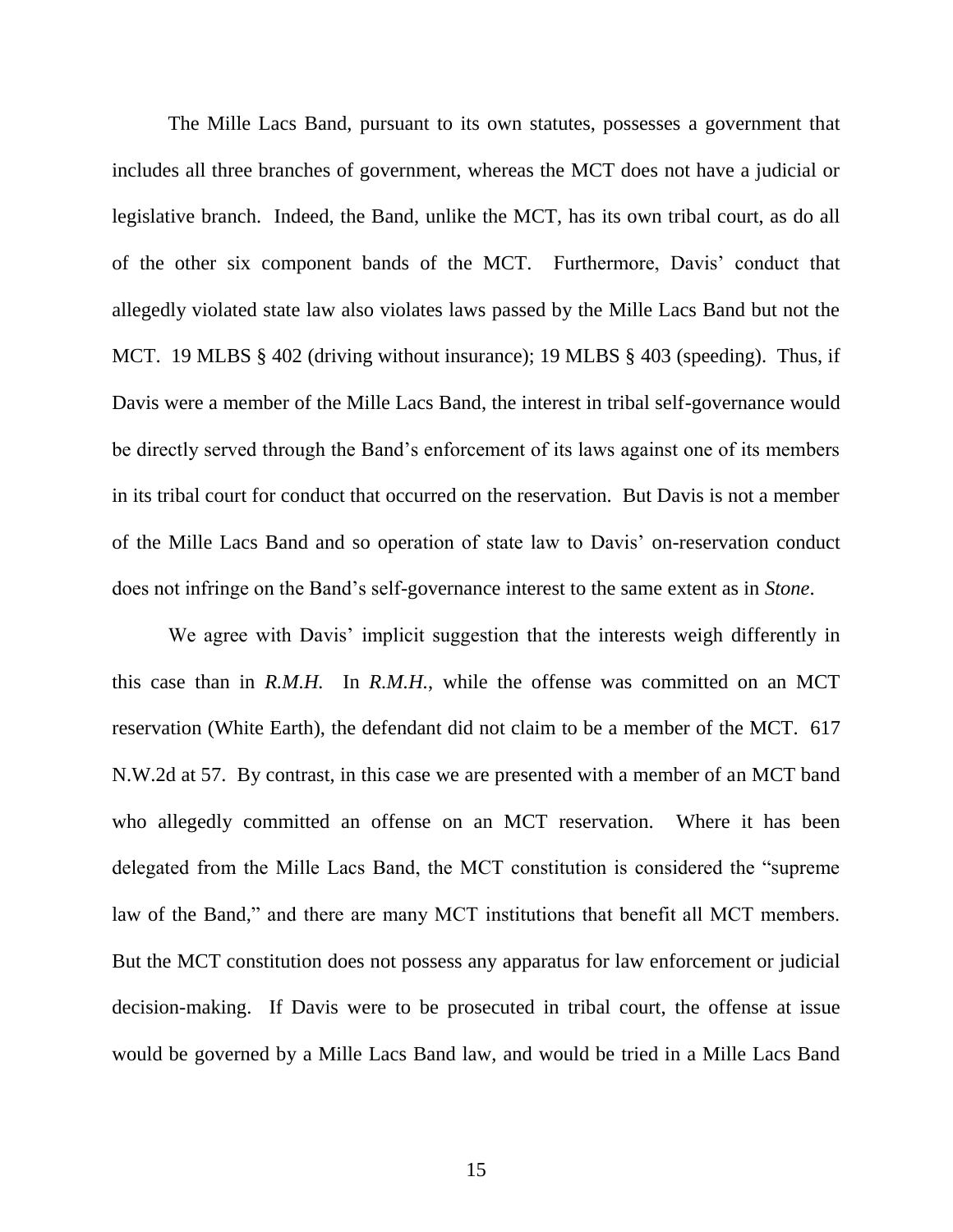tribal court, areas that cannot be said to have "been delegated" by the Mille Lacs Band to the MCT.

Because the MCT has not been delegated the requisite authority to govern the offenses here, the tribal interest at issue is largely an interest in self-governance of the Mille Lacs Band. <sup>6</sup> The MCT itself has a significantly smaller interest in the prosecution of Davis or the enforcement of the traffic laws of the Mille Lacs Band. Thus, prosecution of Davis in state court for violation of state traffic laws committed while driving on a state highway does not interfere with and is not incompatible with the MCT"s interest in self-governance.

For all of these reasons, we hold that Minnesota"s traffic laws may be enforced against Davis in state court.

Affirmed.

 $\overline{a}$ 

<sup>6</sup> The dissent contends that we have concluded "with little explanation that the MCT has no tribal interest in self-governance" and argues that the MCT must "relinquish its interest in self-governance" in order for the State to have jurisdiction. The dissent's characterization of the rights involved here is contrary to the express statutory statements of the Mille Lacs Band itself. The Band has clearly stated that it possesses the inherent right of self-governance unless the Band has chosen to delegate its rights to the MCT. 2 MLBS § 1. Based on the form of self-government chosen by the MCT member bands, it is not the MCT that must relinquish its interest in self-governance, but the Band that must acquiesce and delegate that interest to the MCT.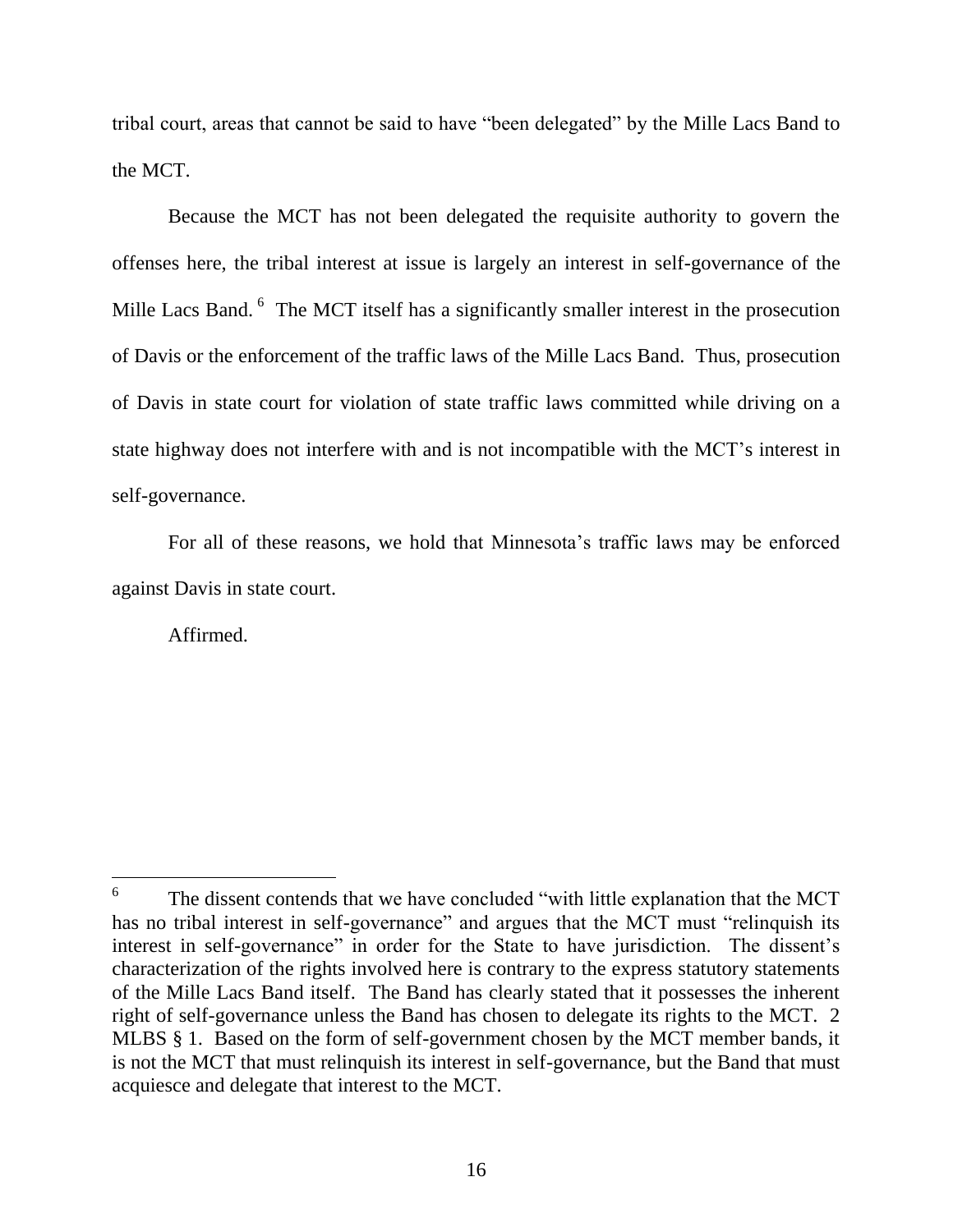### D I S S E N T

PAGE, Justice (dissenting).

I respectfully dissent. The court's opinion today relies on the distinction between Indian tribes and Indian bands. Because that distinction violates the Minnesota Chippewa Tribe"s (MCT) inherent right to self-governance, *McClanahan v. Arizona State Tax Comm'n*, 411 U.S. 164, 168 (1973) ("Indian nations were "distinct political communities, having territorial boundaries, within which their authority is exclusive . . . ." " (citing *Worcester v. Georgia*, 31 U.S. (6 Pet.) 515, 556 (1832))), and because the conduct at issue here is governed by our decision in *State v. Stone*, 572 N.W.2d 725, 728 (Minn. 1997), I would reverse the court of appeals.

In *Stone*, we recognized that "Indian tribes retain "attributes of sovereignty over both their members and their territory." " *Id.* (quoting *California v. Cabazon Band of Mission Indians*, 480 U.S. 202, 207 (1987)).<sup>7</sup> In determining whether Minnesota could exercise its jurisdiction "over the activities of member Indians on reservations without an express federal grant of authority," we based our decision on whether an indirect purpose to regulate non-Indians existed. *Id.* at 731. We held that, for a speeding violation, a preemption analysis was unnecessary because the state could not overcome " "the right of reservation Indians to make their own laws and be ruled by them." " *Stone*, 572 N.W.2d at 732 (quoting *White Mountain Apache Tribe v. Bracker*, 448 U.S. 136, 142 (1980)). In addition, we noted our expectation that Indian tribes would develop methods, based on

<sup>7</sup> In this case, Davis is an enrolled member of the MCT and, on the record before us, it appears that the conduct in question took place within the MCT"s territory.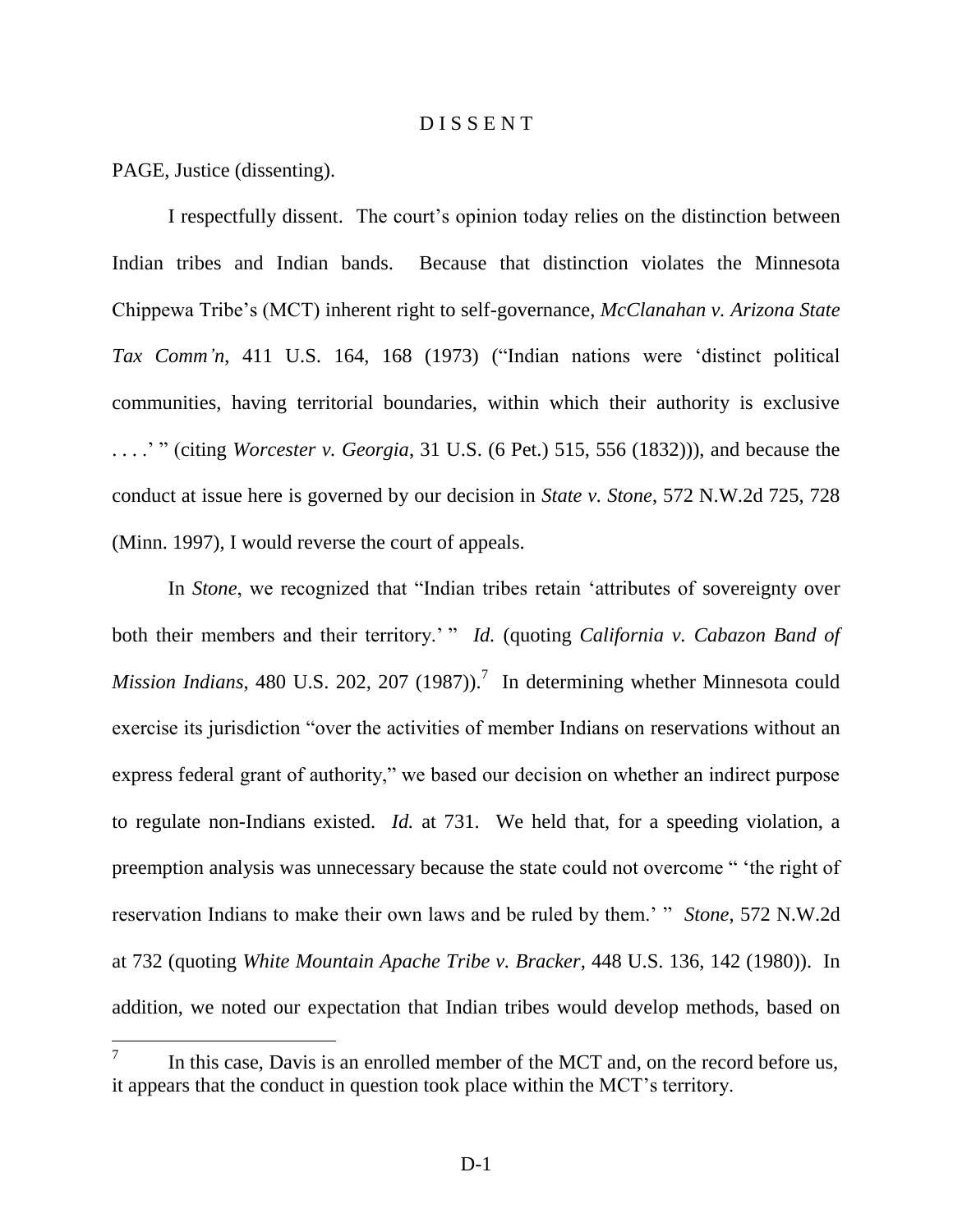the available resources of each tribe, to ensure safe driving conditions and the reasonable enforcement of traffic regulations. *Id.* at 732.

Our decision in *Stone* followed directly from a long line of United States Supreme Court cases that affirmed the sovereignty of Indian tribes. In *United States v. Mazurie*, 419 U.S. 544, 557 (1975), the Court stated that "Indian tribes are unique aggregations possessing attributes of sovereignty over both their members and their territory." Thus, we start from the principle of inherent tribal sovereignty before acknowledging that "under certain circumstances a State may validly assert authority over the activities of nonmembers on a reservation, and . . . in exceptional circumstances a State may assert jurisdiction over the on-reservation activities of tribal members." *New Mexico v. Mescalero Apache Tribe*, 462 U.S. 324, 331-32 (1983) (quoted in *Cabazon*, 480 U.S. at 215, and *Stone*, 572 N.W.2d at 731). The focus is always on the tribe as the unit of sovereign government. In *Stone*, we said that exceptional circumstances exist primarily if there is "any collateral purpose of controlling non-members." 572 N.W.2d at 732. I believe that because this case is also a traffic violation case, our decision in *Stone* is controlling: "Without exceptional circumstances, we do not reach the preemption analysis." *Id.*

The MCT is the governing unit federally recognized by the Bureau of Indian Affairs, and the individual bands such as the Leech Lake Band and the Mille Lacs Band are merely "component reservations" of the MCT. Indian Entities Recognized and Eligible To Receive Services From the United States Bureau of Indian Affairs, 73 Fed. Reg. 18,553, 18,555 (Apr. 4, 2008). Yet the court concludes with little explanation that

D-2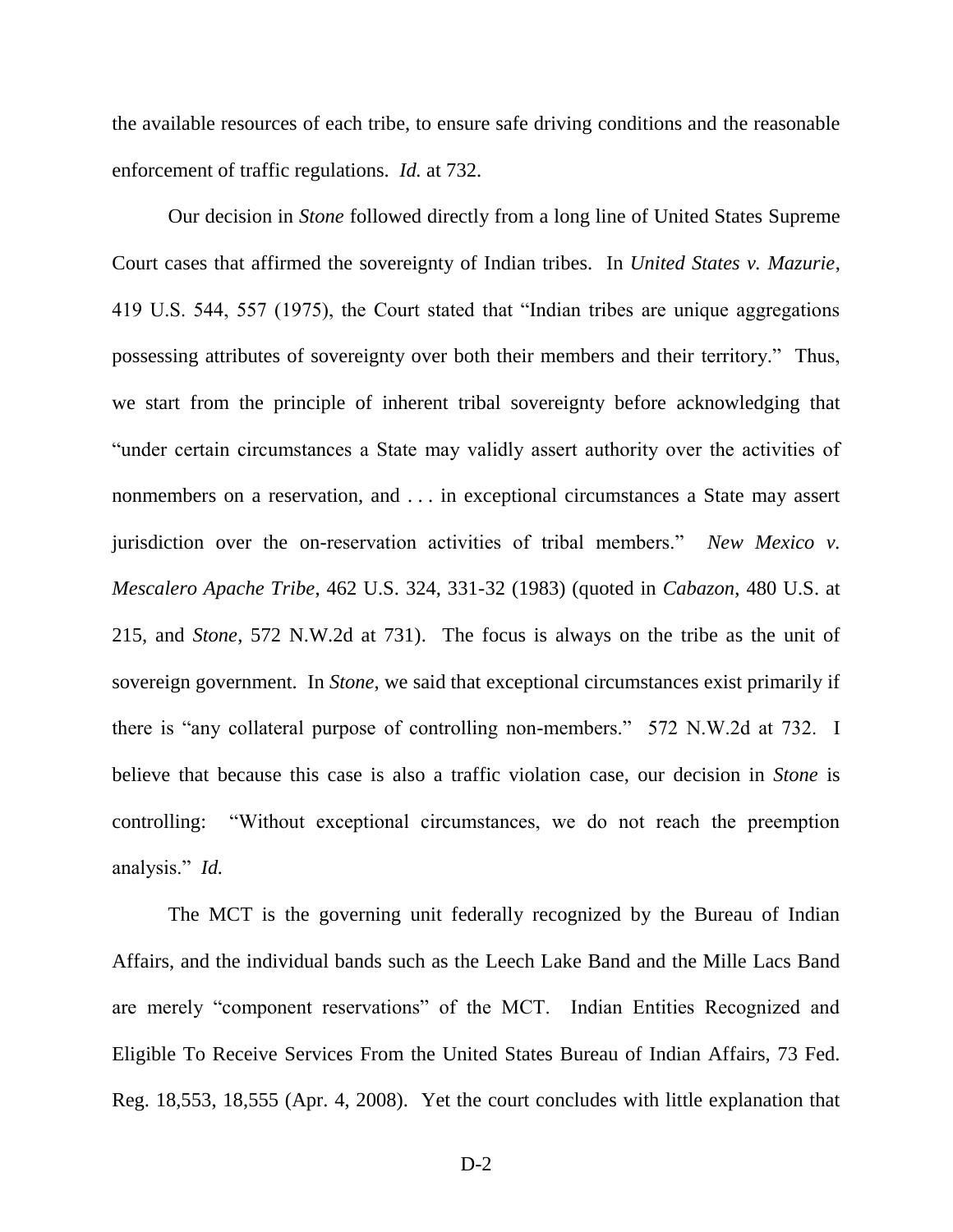the MCT has no tribal interest in self-governance.<sup>8</sup> Nor does the court cite any authority for the distinction it makes between Indian tribes and Indian bands. I would also note that there is no indication in this record that the MCT has no interest in self-governance

All political powers of the Non-Removable Mille Lacs Bands of Chippewa Indians derive from the . . . inherent and aboriginal rights of the people of the Band to self-government. *Some of these rights have been delegated to establish a constitutional form of government in which the Constitution of the Minnesota Chippewa Tribe is the supreme law of the Band.* The Band has reserved to itself, however, the power to maintain a Band government which may enact laws to preserve the sovereignty of the Band and to promote and maintain individual rights and promote the general welfare of the people of the Band.

# (Emphasis added.)

The Mille Lacs Band is not a party in this case, and it has made no statements regarding any interest it might have here. The Mille Lacs Band Statute for speeding states that "[e]very person operating a vehicle of any character on a public road within the territorial jurisdiction of the Non-Removable Mille Lacs Band of Chippewa Indians shall drive in a careful and prudent manner  $\dots$ ." 19 MLBS § 403. On its face, section 403 is not limited to violations by Mille Lacs Band members, and without more information, it is inappropriate for the court to limit the Band"s interest in selfgovernance to Mille Lacs Band members.

Further, nothing in the record supports the court's assumptions that the interests in prohibiting state jurisdiction over a traffic offense were *not* delegated to establish the MCT's "constitutional form of government." Regardless of the extent of the Band's interest in self-governance, the court does not explain why that interest is at odds with, or even relevant to, the MCT"s interest in promoting the general welfare of and maintaining justice for its members. Without any such assertion from either the Mille Lacs Band or the MCT, it is inappropriate for this court to define and restrict the scope of the MCT"s form of government. Given our precedent in *Stone*, it is enough for me to acknowledge that the MCT is a tribe and Davis is a member of that tribe.

<sup>8</sup> Under the Constitution of the MCT, which is the supreme law of the Mille Lacs Band, the purpose and function of the MCT is to "promote the general welfare of the members of the Tribe; [and] to preserve and maintain justice for its members and otherwise exercise all powers granted and provided the Indians . . . ." MCT Const. art. I, § 3. The court cites to 2 MLBS § 1, which states, in full, that: